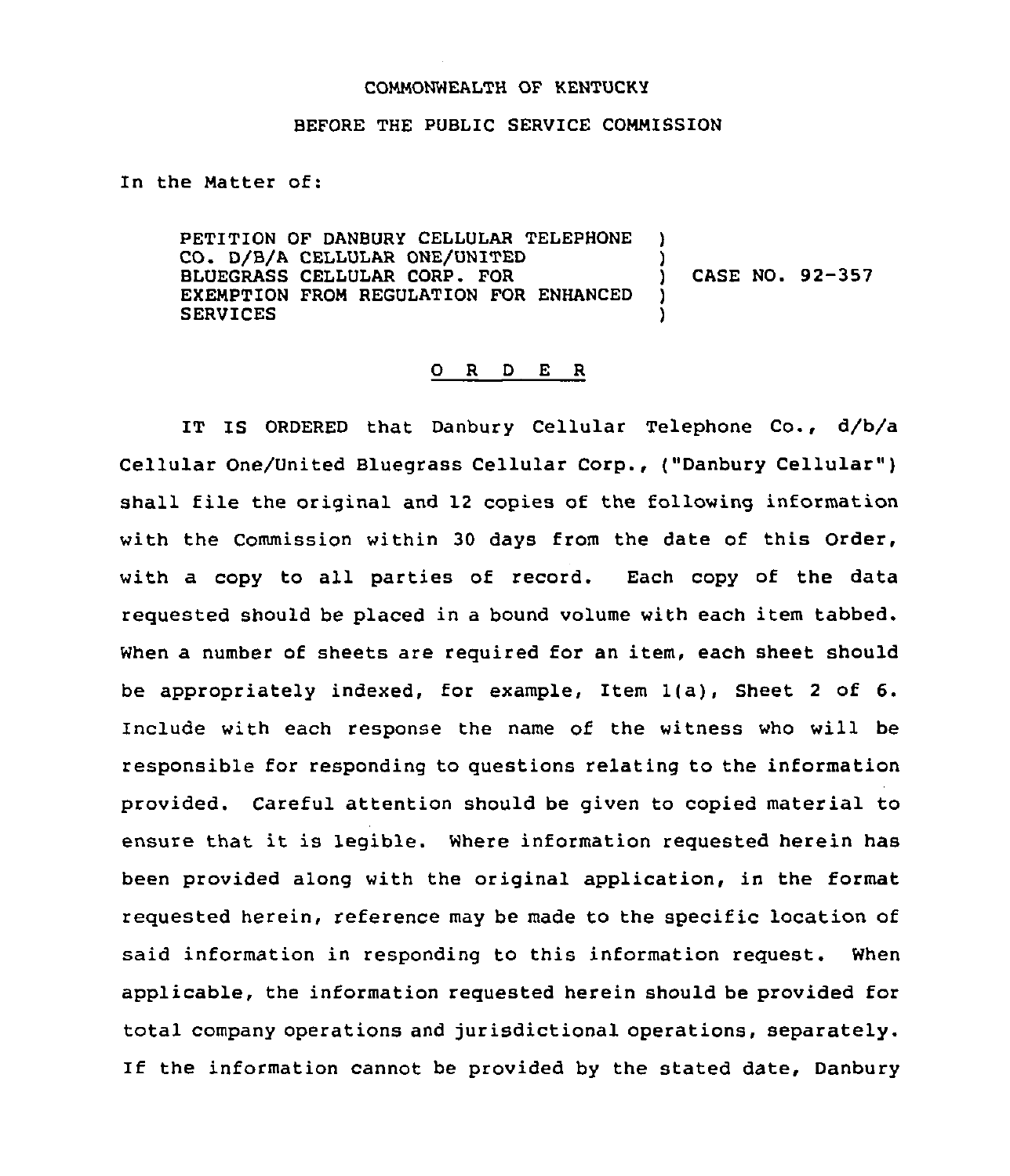Cellular should submit a motion for an extension of time stating the reason a delay is necessary and a date by which the information will be furnished. Such motion will be considered by the Commission.

1. Cellular resellers have been identified by some cellular utilities as potential competitors of enhanced services. The Commission is not aware of any resellers of cellular services, including voice mail, that currently operate within the Commonwealth of Kentucky.

a. If Danbury Cellular is aware of any cellular resellers, identify the services they are reselling and the extent of their market share.

b. If Danbury Cellular is not aware of any cellular resellers, then identify the reasons cellular resellers do not exist in Kentucky or why Danbury Cellular would not be aware of their existence.

2. Danbury Cellular's application either explicitly, or implicitly, contends that non-cellular voice mail providers compete with Danbury Cellular's voice mail service.

a. Are these non-cellular voice mail providers capable of providing service that is functionally equivalent to that provided by Danbury Cellularg

b. If yes, separately describe any differences, as seen by a cellular service subscriber, that may exist between the services provided by a non-cellular voice mail provider and the

 $-2-$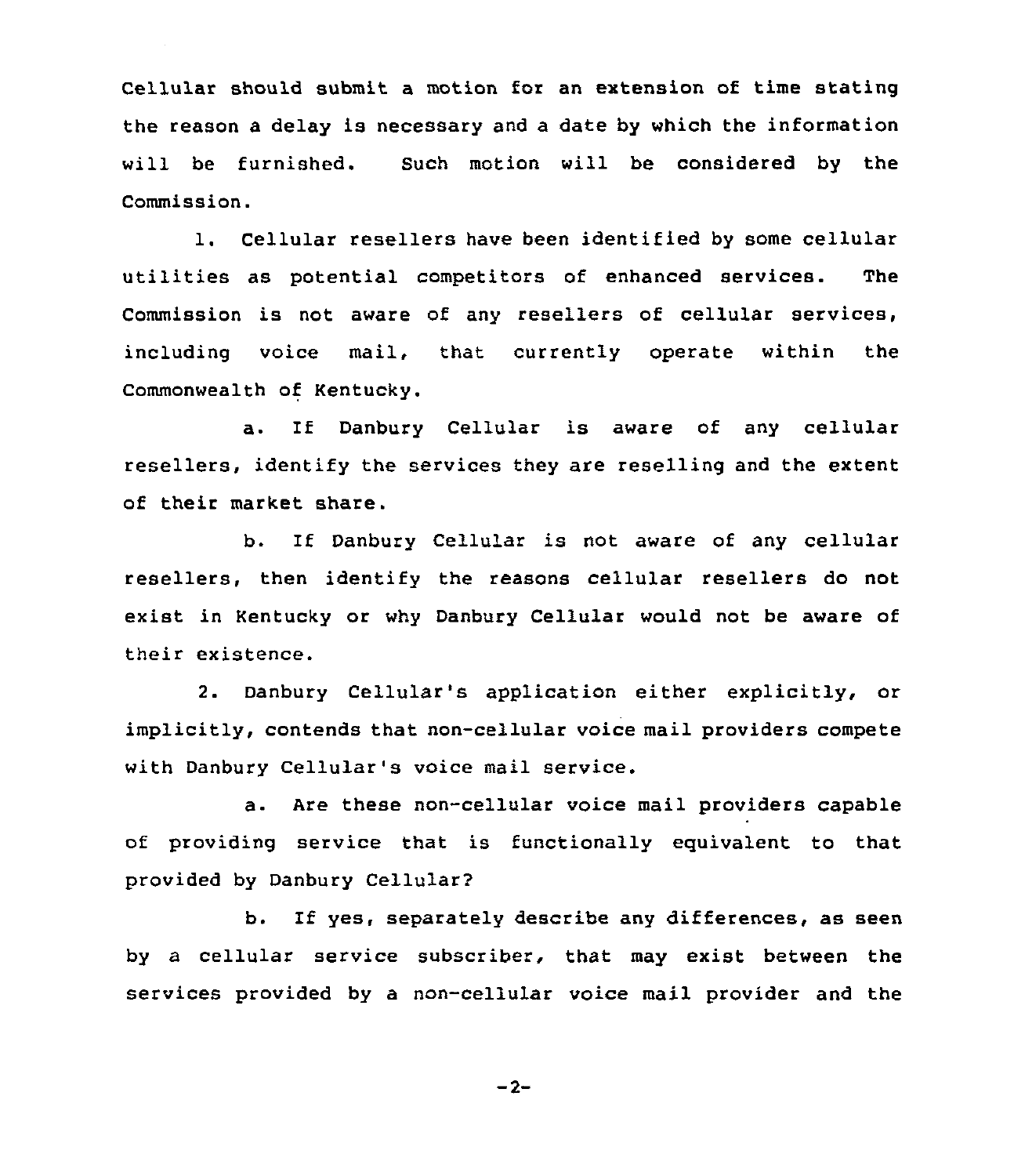voice mail of Danbury Cellular but that do not affect the functional equivalence of the two services.

c. If no, then describe in detail the differences that exist which make the non-cellular voice mail services not functionally equivalent to that provided by Danbury Cellular.

3. Describe in detail the methods by which a Danbury Cellular subscriber may use a competitive voice mail service. Are additional services (e.g., call forwarding) required to be purchased from Danbury Cellular before a competitor may provide a functionally equivalent voice mail service2 If so, list these services.

4. Identify every existing company that is perceived to be a competitor.

5. If possible, provide the prices of those service features and/or service packages offered by your competitors that compete with your service features and/or packages.

6. Provide the overall price of your minimum service package as well as any more advanced service packages offering additional service features. Also, provide a breakout of the prices of the individual service features which make up the minimum service package and all other service packages.

7. May any service feature included in a service package, other than the minimum service package, be purchased individually or separately2

a. If so, list each feature and its price.

 $-3-$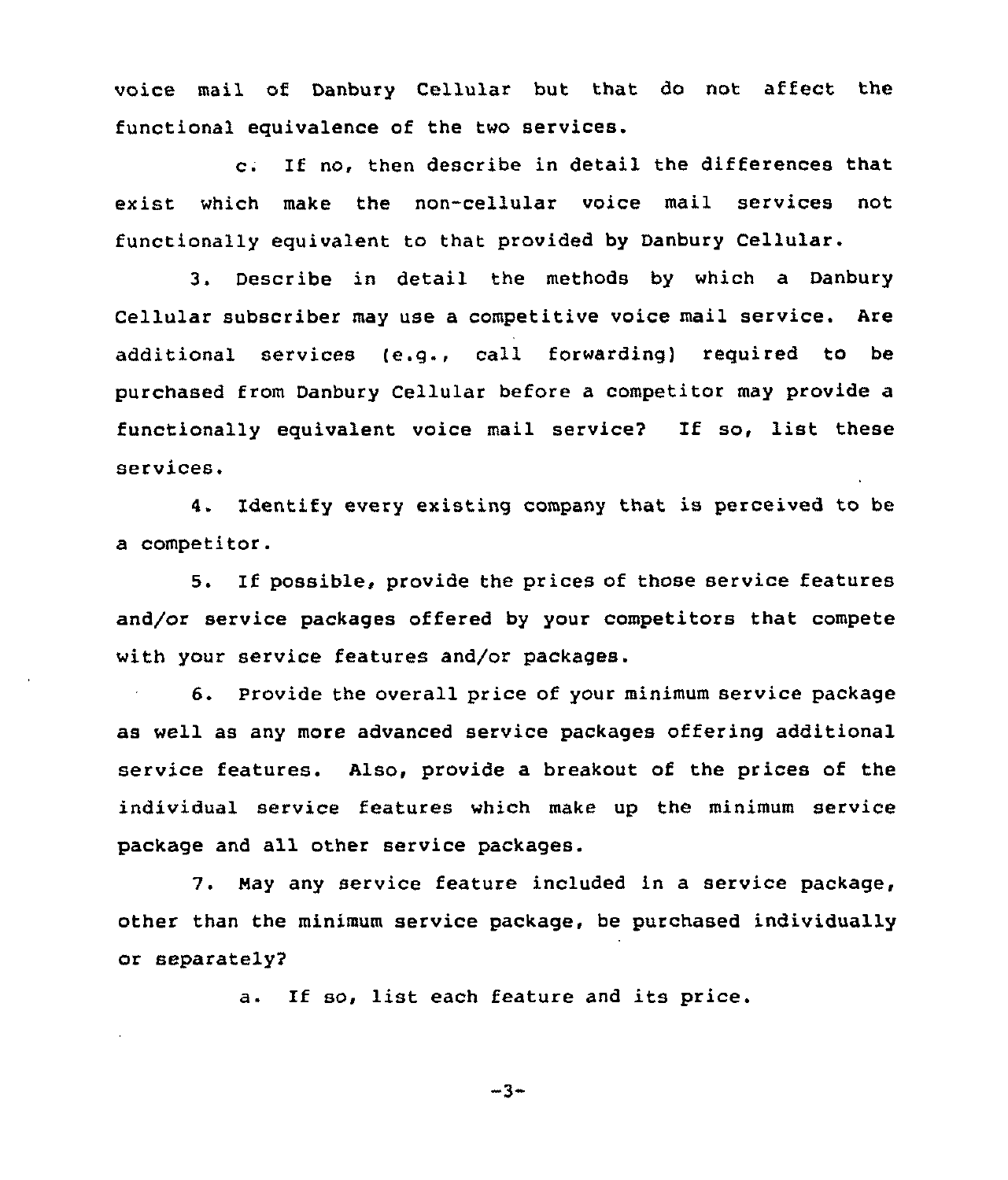b. If not, is there <sup>a</sup> technical reason or some other reason? Explain. Also, provide <sup>a</sup> list of these features and their prices.

8. Are there any service features that may be purchased individually or separately that are not included in the minimum or more advanced service packages? If so, provide a listing and their prices.

9. Are there any service features which may be purchased separately as well as in conjunction with other features in a service package'? If so, are there price differences for these service features between the different purchasing options? If so, provide a table illustrating the price differences.

10. Do you market any of your enhanced service features to:

a. Any non-cellular subscribing customers? If so, provide a listing of the type of customer (small business, high volume business, traveling business sales personnel, residential, etc.), the features primarily marketed to each type of customer and feature prices.

(1) Are these service offerings and prices different from those marketed to your own service subscribers? Explain any differences.

b. <sup>A</sup> cellular subscriber belonging to another cellular company? If so, provide <sup>a</sup> listing of the type of customer (small business, high volume business, traveling business sales personnel, residential, etc.), the features primarily marketed to each type of customer and feature prices.

 $-4-$